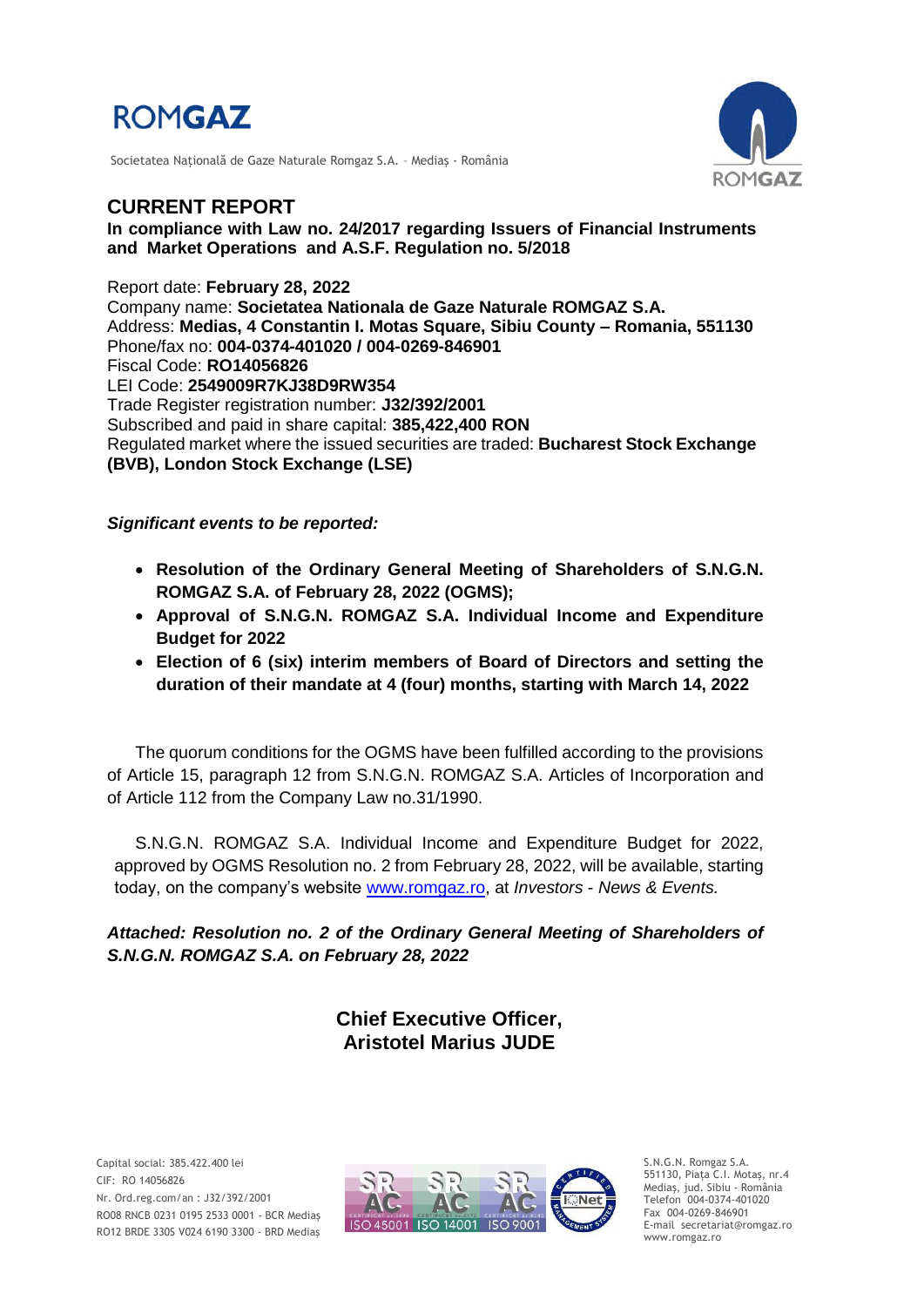

Societatea Naţională de Gaze Naturale Romgaz S.A. – Mediaş - România



## **RESOLUTION NO. 2/February 28, 2022**

## **of the Ordinary General Meeting of Shareholders**  Societatea Nationala de Gaze Naturale "ROMGAZ" - S.A.

#### **Registered office: Medias, 4 Constantin Motas square, Sibiu County, Romania, registered with the Trade Register Office attached to Sibiu Law Court under no. J32/392/2001, fiscal code RO 14056826**

The Ordinary General Meeting of Shareholders of Societatea Nationala de Gaze Naturale "ROMGAZ" -S.A joined in the meeting, at its first convening, of February 28, 2022, 1:00 pm (Romania time) at the S.N.G.N. ROMGAZ S.A. working point located in Bucharest, Sector 1, 59 Grigore Alexandrescu Street, 5th floor, issues the following:

## **R E S O L U T I O N**

## **Article 1**

Approves S.N.G.N. Romgaz S.A. 2022 individual Income and Expenditure Budget.

*The resolution was approved 306,992,334 votes representing 79.6509% from the sharecapital and 99.9412% from the total votes validly casted.*

#### **Article 2**

Takes note of Romgaz S.A. Group consolidated Income and Expenditure Budget for 2022.

*The resolution was approved 306,992,334 votes representing 79.6509% from the sharecapital and 99.9412% from the total votes validly casted.*

#### **Article 3**

Ratifies/approves the contracts on transferring gas quantities covered by the Gas Sale and Purchase Agreement No 8/2016, as modified and supplemented by subsequent Addenda, concluded with Compania Municipala Termoenergetica Bucuresti and S.C. Vest-Energo S.A..

*The resolution was approved 299,424,074 votes representing 77.6873% from the sharecapital and 97.4774% from the total votes validly casted.*

#### **Article 4**

The selection of the following interim members of Societatea Nationala de Gaze Naturale ''ROMGAZ SA" Board of Directors is approved:

Mister Dan Dragos Dragan, domiciled in Bucharest, professional qualification economist;

*The resolution was approved with 302,199,910 votes representing 78.4075% from the sharecapital and 98.3810% from the total votes validly casted.*



S.N.G.N. Romgaz S.A. 551130, Piața C.I. Motaş, nr.4 Mediaş, jud. Sibiu - România Telefon: 004-0374 - 401020 Fax: 004-0269-846901 E-mail: secretariat@romgaz.ro www.romgaz.ro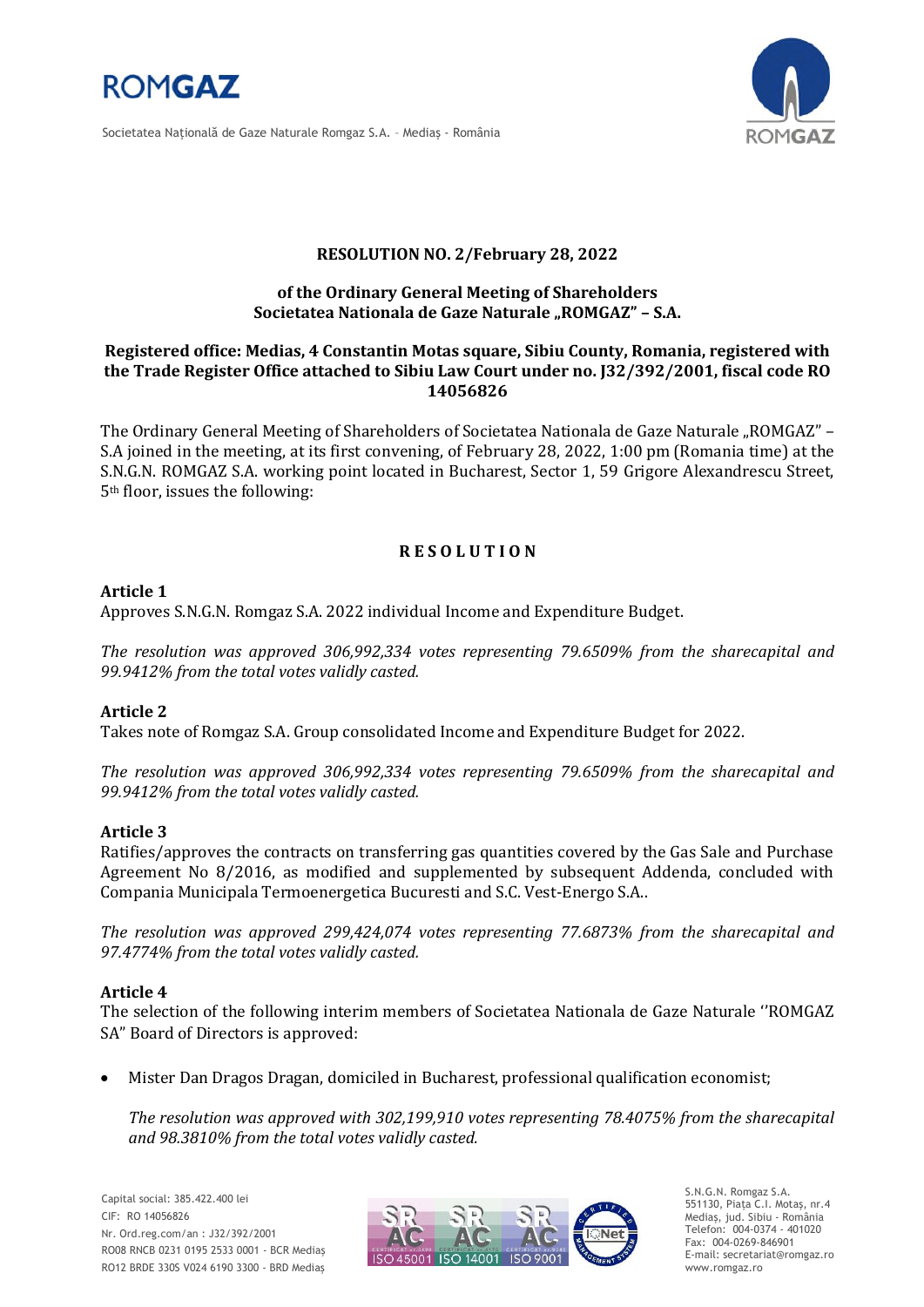Mister Aristotel Marius Jude, domiciled in Medias, Sibiu county, professional qualification legal advisor;

*The resolution was approved with 303,031,008 votes representing 78.6231% from the sharecapital and 98.6516% from the total votes validly casted.*

Mister Cezar Batog, domiciled in Bucharest, professional qualification economist;

*The resolution was approved with 274,313,825 votes representing 71.1723% from the sharecapital and 89.3027% from the total votes validly casted.*

 Mister Nicolae Bogdan Simescu, domiciled in Medias, Sibiu county, professional qualification engineer;

*The resolution was approved with 302,840,508 votes representing 78.5737% from the sharecapital and 98.5896% from the total votes validly casted.*

 Mister Botond Balazs, domiciled in domiciled in Medias, Sibiu county, professional qualification legal advisor;

*The resolution was approved with 279,756,537 votes representing 72.5844% from the sharecapital and 91.0746% from the total votes validly casted.*

 Mister Gheorghe Silvian Sorici, domiciled in Cisnadie, Sibiu county, professional qualification economist.

*The resolution was approved with 274,313,825 votes representing 71.1723% from the sharecapital and 89.3027% from the total votes validly casted.*

#### **Article 5**

Duration of the Board of Directors members' mandate is established to 4 (four) months, pursuant to the provisions of article 64<sup>1</sup> of GEO No. 109/2011 on corporate governance of public enterprises, approved with amendments and supplements by Law No. 111/2016, for members of the Board of Directors appointed in accordance with the above mentioned article, beginning with March 14, 2022.

*The resolution was approved with 287,623,478 votes representing 74.6255% from the sharecapital and 93.8314% from the total votes validly casted.*

#### **Article 6**

The fixed monthly gross allowance of the appointed members of the Board of Directors is set to twice the average for the last 12 months of the average gross monthly salary for the activity performed pursuant to the registered main activity of the company, at class level in accordance with the classification of activities in the national economy, communicated by the National Institute of Statistics prior to the appointment, pursuant to the provisions of article 37 of GEO No. 109/2011.

*The resolution was approved with 282,180,766 votes representing 73.2134% from the sharecapital and 92.0558% from the total votes validly casted.*

## **Article 7**

The form of the mandate contract to be concluded with the members selected in accordance with the proposal of the Romanian State shareholder acting through the Ministry of Energy is approved.

*The resolution was approved with with 286,460,913 votes representing 74.3239% from the sharecapital and 93.4521% from the total votes validly casted.*